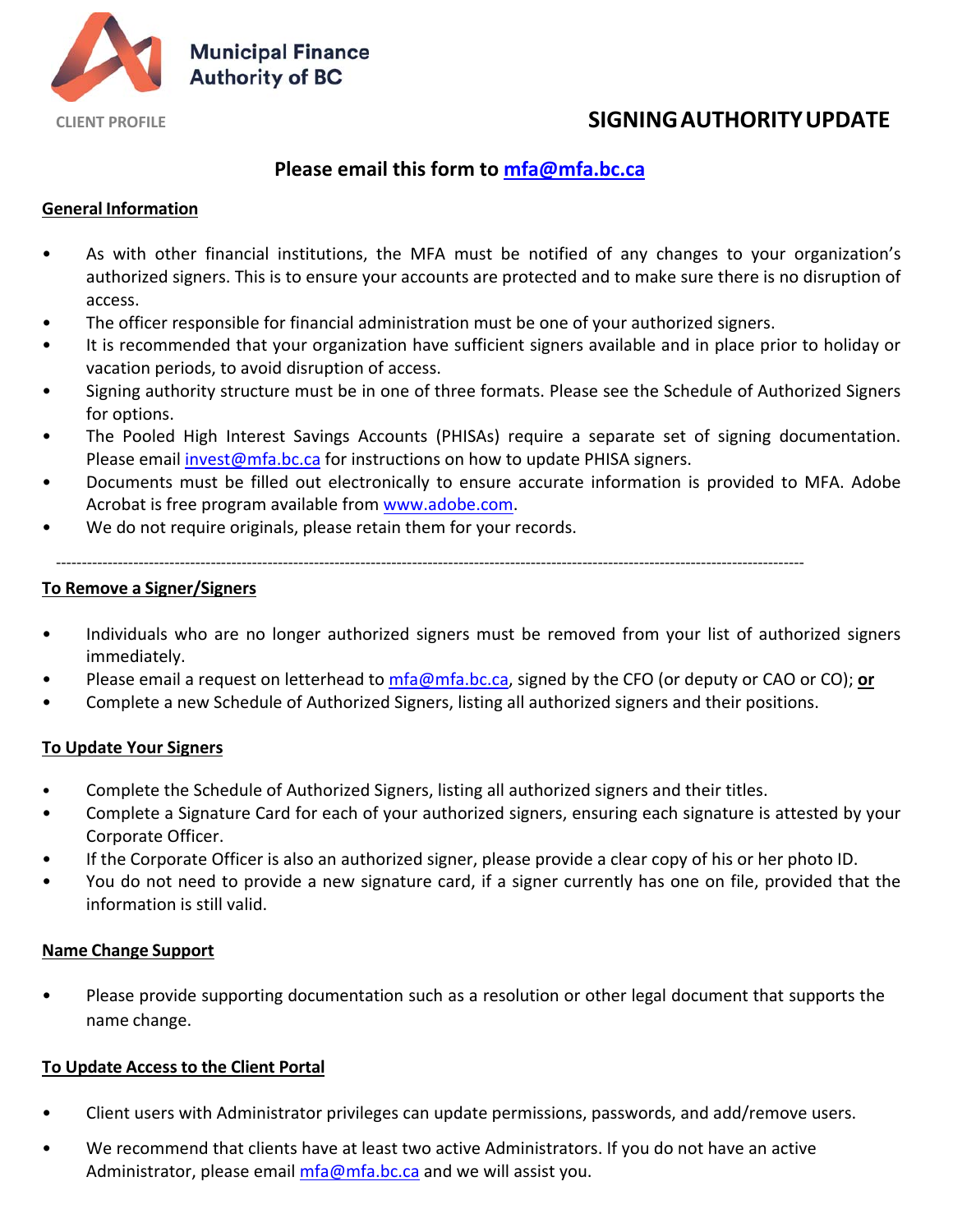

# **CLIENT PROFILE SIGNING AUTHORITYUPDATE**

- To make updates, log into the Client Portal: https://portal.mfa.bc.ca/auth.
- See options under the User Administration heading.
- Client Portal FAQs: https://mfa.bc.ca/client-login-faqs.

‐‐‐‐‐‐‐‐‐‐‐‐‐‐‐‐‐‐‐‐‐‐‐‐‐‐‐‐‐‐‐‐‐‐‐‐‐‐‐‐‐‐‐‐‐‐‐‐‐‐‐‐‐‐‐‐‐‐‐‐‐‐‐‐‐‐‐‐‐‐‐‐‐‐‐‐‐‐‐‐‐‐‐‐‐‐‐‐‐‐‐‐‐‐‐‐‐‐‐‐‐‐‐‐‐‐‐‐‐‐‐‐‐‐‐‐‐‐‐‐‐‐‐‐‐‐‐‐‐‐‐‐‐‐‐‐‐‐‐‐‐‐‐‐‐

## **Other Forms You May Need to Update**

#### **Banking Information**

- When you have a change in any bank account information that is currently on file with MFA.
- When you open a new bank account for an MFA program.

#### **Pre‐Authorized Debit Agreement**

- To be completed by participants of MFA programs.
- Must be updated every four years.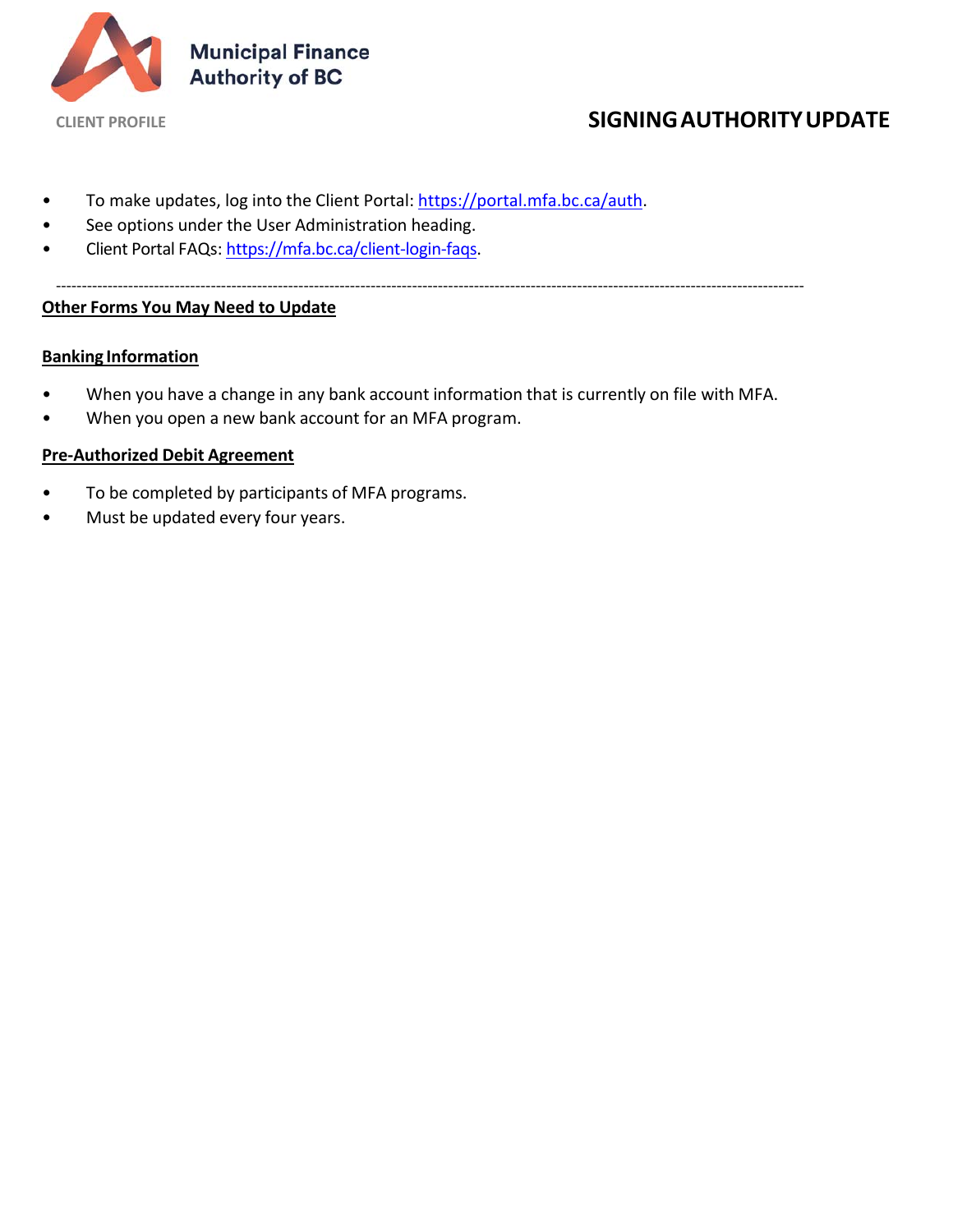

# **CLIENT PROFILE SCHEDULEOF AUTHORIZEDSIGNERS**

## **Please email this form to mfa@mfa.bc.ca**

## **Member Information**

| Organization Legal Name:            |  |
|-------------------------------------|--|
| <b>Organization Street Address:</b> |  |
| City, Province, Postal Code:        |  |
|                                     |  |

## **Program Contacts**

Financing

Borrowing

Please assign a staff contact for each program, to ensure the appropriate person in your organization receives information relevant to their position.

|                                                   | <b>Contact Person</b>                                                                                      | <b>Email</b>                                                                                                                             |
|---------------------------------------------------|------------------------------------------------------------------------------------------------------------|------------------------------------------------------------------------------------------------------------------------------------------|
| Long-Term Financing                               |                                                                                                            |                                                                                                                                          |
| <b>Short-Term Financing</b>                       |                                                                                                            |                                                                                                                                          |
| <b>Equipment Financing</b>                        |                                                                                                            |                                                                                                                                          |
| <b>Pooled Investments</b>                         |                                                                                                            |                                                                                                                                          |
| <b>Officers</b>                                   |                                                                                                            |                                                                                                                                          |
| <b>Chief Administrative Officer:</b>              |                                                                                                            |                                                                                                                                          |
| Corporate Officer:                                |                                                                                                            |                                                                                                                                          |
| <b>Financial Officer:</b>                         |                                                                                                            |                                                                                                                                          |
| <b>Signing Authority Structure</b><br>Choose One: | Any one signer from list<br>Any two signers from list<br>Two signers - one from List A and one from List B |                                                                                                                                          |
| <b>Programs</b>                                   | require different signers for certain programs, please submit a separate Schedule of Authorized Signers.   | The signers below will be authorized to sign for the following programs $-$ chose any/all that apply. If you<br>Pooled Investment<br>Tax |
| Equipment<br>Financing                            | Short-Term<br>Long-Term<br><b>Borrowing</b><br><b>Borrowing</b>                                            | Funds<br>Levy                                                                                                                            |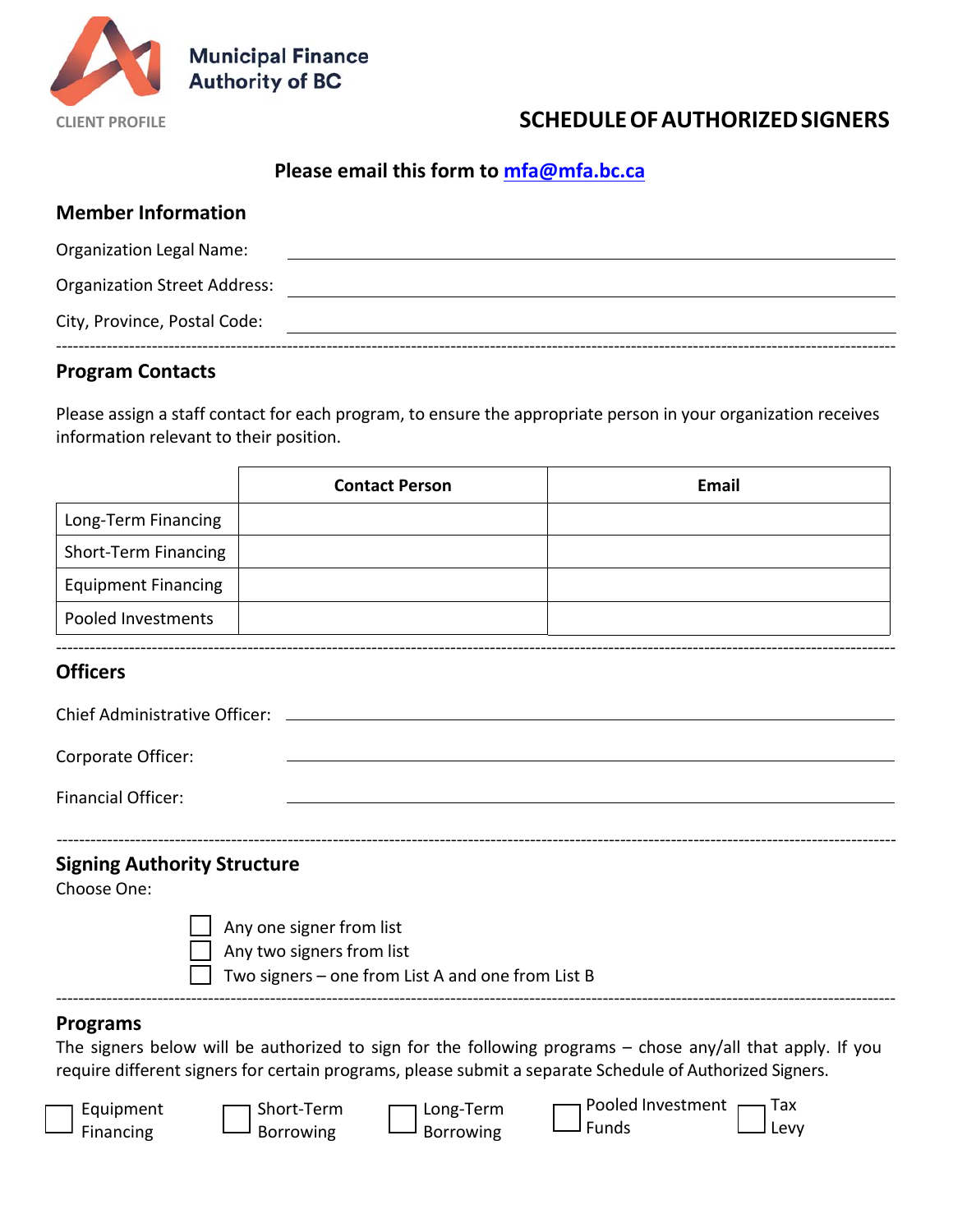## **List of Authorized Signers**

Please note these signers may differ from your authorized PHISA program signers, which are established under separate documentation. The following is a complete and current list of designated signing officers with Municipal Finance Authority.

| <b>LIST A - NAME AND TITLE</b> | <b>LIST B - NAME AND TITLE</b> |
|--------------------------------|--------------------------------|
|                                |                                |
|                                |                                |
|                                |                                |
|                                |                                |
|                                |                                |
|                                |                                |
|                                |                                |
|                                |                                |
|                                |                                |
|                                |                                |

Please note that each listed signer must have a Signature Card on file.